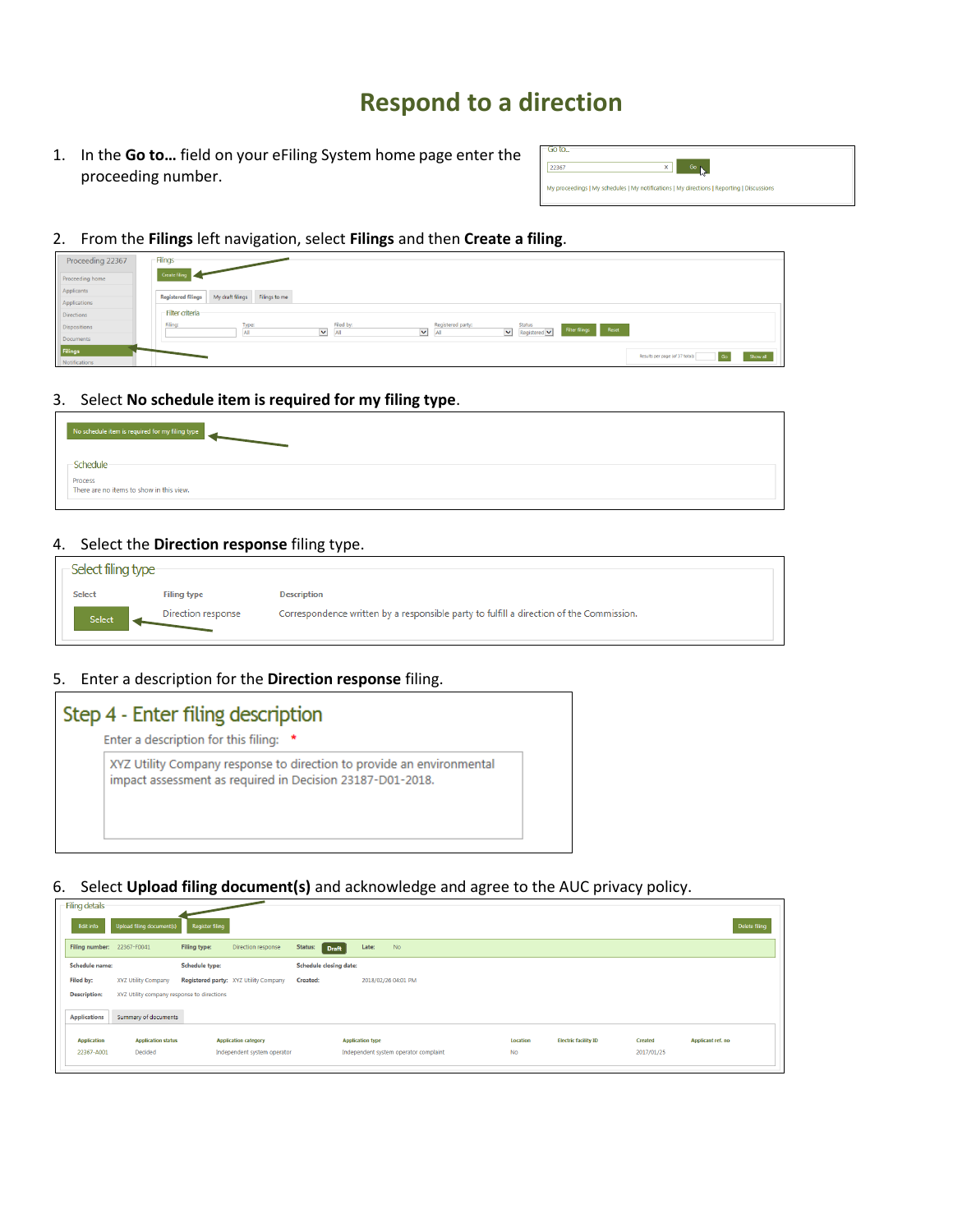### 7. Select **Add more files** to browse and choose files to upload and then select **Continue to step 2**.

| Upload filing document(s)                  |                             |                                         |                                        |                       |
|--------------------------------------------|-----------------------------|-----------------------------------------|----------------------------------------|-----------------------|
| Step 1 - Select the file(s) to upload.     |                             |                                         |                                        |                       |
| Files for upload                           |                             |                                         |                                        |                       |
| Add more files                             |                             |                                         |                                        |                       |
| Construction end.pdf<br>$\frac{1}{\log n}$ | Construction start.pdf<br>H | $\mathbb{R}$<br>Environmental impact as | Noise Impact Assessmen<br>$\mathbb{R}$ |                       |
| Add more files                             |                             |                                         |                                        |                       |
| Total files: $4 \overline{\bullet}$        |                             |                                         |                                        |                       |
|                                            |                             |                                         |                                        | Continue on to step 2 |

#### 8. Select the **Add directions** link next to each uploaded file to associate each document to one or more directions.

|                                                                     |                                                                                                                                                      |                                              |        | Return to step 1 - Add more files |
|---------------------------------------------------------------------|------------------------------------------------------------------------------------------------------------------------------------------------------|----------------------------------------------|--------|-----------------------------------|
| Step 2 - Set descriptions for each file                             |                                                                                                                                                      |                                              |        |                                   |
| *Please note that mandatory fields are identified with a red astrix | (docx). Do set the default descriptions for all of these files to their filename (excluding the file extension, e.g. .docx)                          |                                              |        |                                   |
| <b>File Name</b>                                                    | <b>Description</b>                                                                                                                                   | <b>Directions</b>                            | Remove |                                   |
| Noise impact assessment (2).pdf                                     | Noise impact assessment (2)                                                                                                                          | <b>Add directions</b><br>$\epsilon_{\rm ph}$ | Remove |                                   |
| Environmental impact assessment.pdf                                 | Environmental impact assessment                                                                                                                      | <b>Add directions</b>                        | Remove |                                   |
| Construction start.pdf                                              | <b>Construction start</b>                                                                                                                            | <b>Add directions</b><br>÷                   | Remove |                                   |
| Construction end.pdf                                                | Construction end                                                                                                                                     | <b>Add directions</b>                        | Remove |                                   |
|                                                                     | Note that filenames for documents will be changed when they are uploaded to fit the standardized naming scheme. The original name will be preserved. |                                              |        |                                   |

#### 9. Select one or more outstanding, pending or non-compliant directions to associate your document to and select **Save**.

| Select direction(s)      |                               |            |                                                 |                                                     |                                   |                                |                           |
|--------------------------|-------------------------------|------------|-------------------------------------------------|-----------------------------------------------------|-----------------------------------|--------------------------------|---------------------------|
| Filter criteria          |                               |            |                                                 |                                                     |                                   |                                |                           |
|                          |                               |            |                                                 |                                                     |                                   |                                | Hide filter               |
| Direction:               |                               |            | Status:                                         | All                                                 | Proceeding satisfying direction:  |                                |                           |
| Description:             |                               |            | Originating proceeding:                         |                                                     | Disposition satisfying direction: |                                |                           |
| Paragraph:<br>Condition: |                               |            | Originating disposition:<br>Direction due date: |                                                     | Direction create date:            | Start date:<br>End date:       |                           |
| Electric facility ID:    |                               |            |                                                 | Start date:<br>End date:<br>$\overline{\mathbf{u}}$ | $\mathbb{H}^{\mathfrak{g}}$       | HØ                             | $\mathbb{H}^{\mathsf{D}}$ |
|                          |                               |            |                                                 |                                                     |                                   |                                |                           |
|                          |                               |            |                                                 |                                                     |                                   |                                |                           |
| <b>Filter directions</b> | <b>Export to excel</b>        | Reset      |                                                 |                                                     |                                   |                                |                           |
|                          | <b>Total records found: 6</b> |            |                                                 |                                                     |                                   |                                |                           |
|                          |                               |            |                                                 |                                                     |                                   | Results per page (of 6 total): | Go<br>Show all            |
|                          |                               |            |                                                 |                                                     |                                   |                                |                           |
| $\Box$ All               | <b>Direction</b>              | Proceeding | <b>Disposition</b>                              | <b>Description</b>                                  | <b>Responsible party</b>          | <b>Status</b>                  | Due date                  |
| $\Box$                   | -D01-2018-0001<br>2314        | 23150      | 23150-D01-2018                                  | Construction alteration completion notification     | XYZ Utility Company               | Outstanding                    | 2018/11/19                |
| $\Box$                   | 23150-D01-2018-0002           | 23150      | 23150-D01-2018                                  | Construction alteration completion                  | XYZ Utility Company               | Outstanding                    | 2018/10/31                |
| $\Box$                   | 22367-D01-2018-0001           | 22367      | 22367-D01-2018                                  | Environmental impact assessment                     | XYZ Utility Company               | Outstanding                    | 2018/12/15                |
| $\blacktriangledown$     | 22367-D01-2018-0002           | 22367      | 22367-D01-2018                                  | Noise impact assessment                             | XYZ Utility Company               | Outstanding                    | 2019/01/19                |
| $\Box$                   | 22367-D01-2018-0003           | 22367      | 22367-D01-2018                                  | Construction commencement notification              | XYZ Utility Company               | Outstanding                    | 2018/09/05                |
| $\Box$                   | 22367-D01-2018-0004           | 22367      | 22367-D01-2018                                  | Construction completion notification                | XYZ Utility Company               | Outstanding                    | 2018/12/15                |
|                          |                               |            |                                                 |                                                     |                                   | Results per page (of 6 total): | Go<br>Show all            |
|                          |                               |            |                                                 |                                                     |                                   |                                |                           |
|                          |                               |            |                                                 |                                                     |                                   |                                | Cancel<br>Save            |
|                          |                               |            |                                                 |                                                     |                                   |                                |                           |